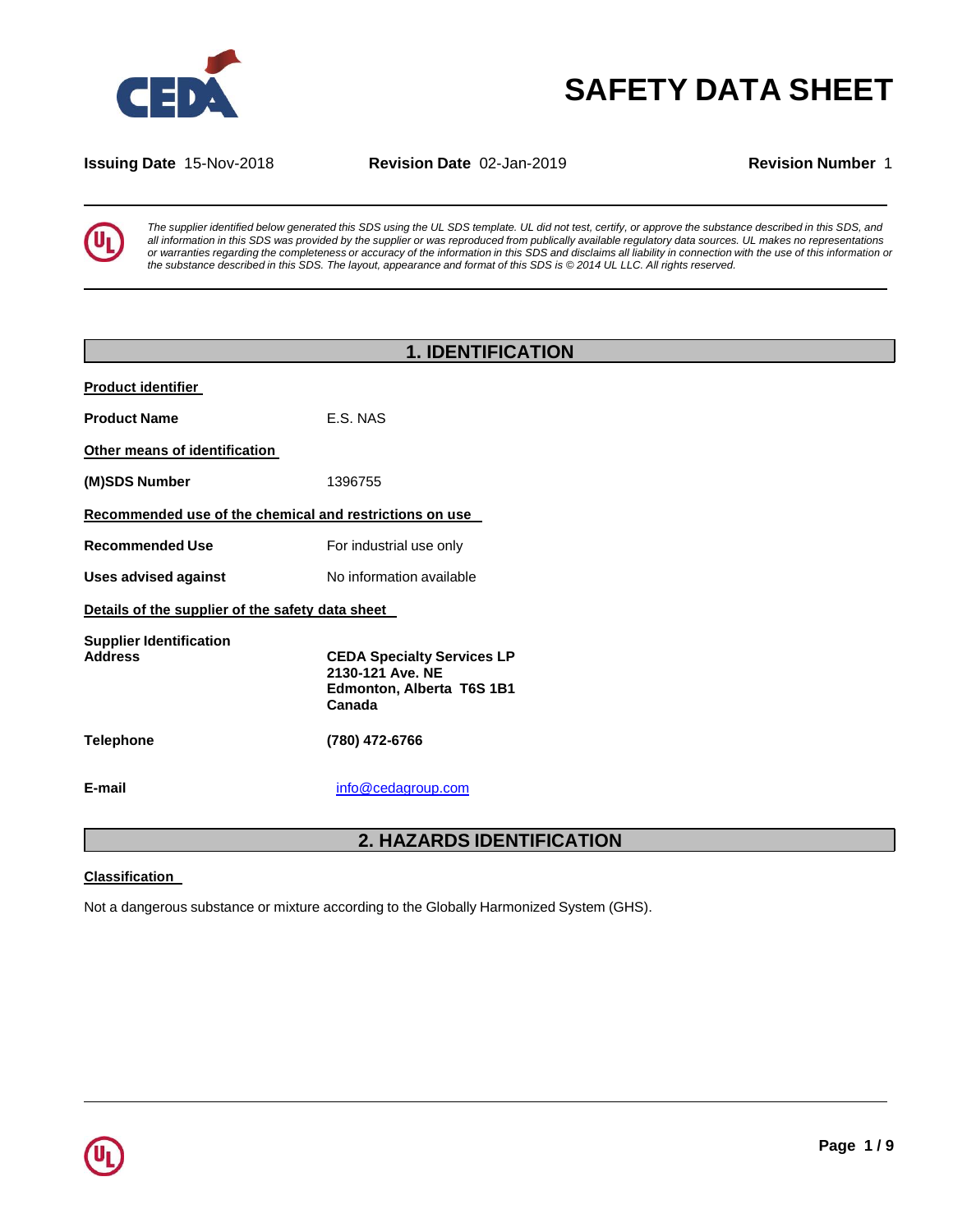**Appearance** Green **Physical state** Paste / Gel **Odor** Mild

.

#### **GHS Label elements, including precautionary statements**

Not a dangerous substance or mixture according to the Globally Harmonized System (GHS). **None**

#### **Precautionary Statements - Prevention**

Obtain special instructions before use Do not handle until all safety precautions have been read and understood Wear protective gloves/protective clothing/eye protection/face protection **Precautionary Statements - Response** IF exposed or concerned: Get medical advice/attention

**Precautionary Statements - Storage**

Store locked up

### **Precautionary Statements - Disposal**

Dispose of contents/container to an approved waste disposal plant

#### **Other information**

## **3. COMPOSITION/INFORMATION ON INGREDIENTS**

#### **Substance**

Not applicable.

#### **Mixture**

| <b>Chemical Name</b>    | CAS-No     | Weight-%  | <b>Hazardous Material</b><br><b>Information Review Act</b><br>registry number (HMIRA<br>registry $#$ ) | Date HMIRA filed and<br>date exemption granted<br>(if applicable) |
|-------------------------|------------|-----------|--------------------------------------------------------------------------------------------------------|-------------------------------------------------------------------|
| Kaolin                  | 1332-58-7  | 40-45     |                                                                                                        |                                                                   |
| Polytetrafluoroethylene | 9002-84-0  | $15 - 20$ |                                                                                                        | $\overline{\phantom{0}}$                                          |
| p-Aramide               | 26125-61-1 | $10 - 15$ |                                                                                                        |                                                                   |
| Graphite                | 7782-42-5  | 2.0       |                                                                                                        |                                                                   |

## **4. FIRST AID MEASURES**

|  | First aid measures |
|--|--------------------|
|  |                    |

| <b>General advice</b> | IF exposed or concerned: Get medical advice/attention.                                                                  |
|-----------------------|-------------------------------------------------------------------------------------------------------------------------|
| <b>Inhalation</b>     | Remove to fresh air.                                                                                                    |
| Eye contact           | Rinse thoroughly with plenty of water for at least 15 minutes, lifting lower and upper eyelids.<br>Consult a physician. |
| <b>Skin contact</b>   | Wash skin with soap and water.                                                                                          |

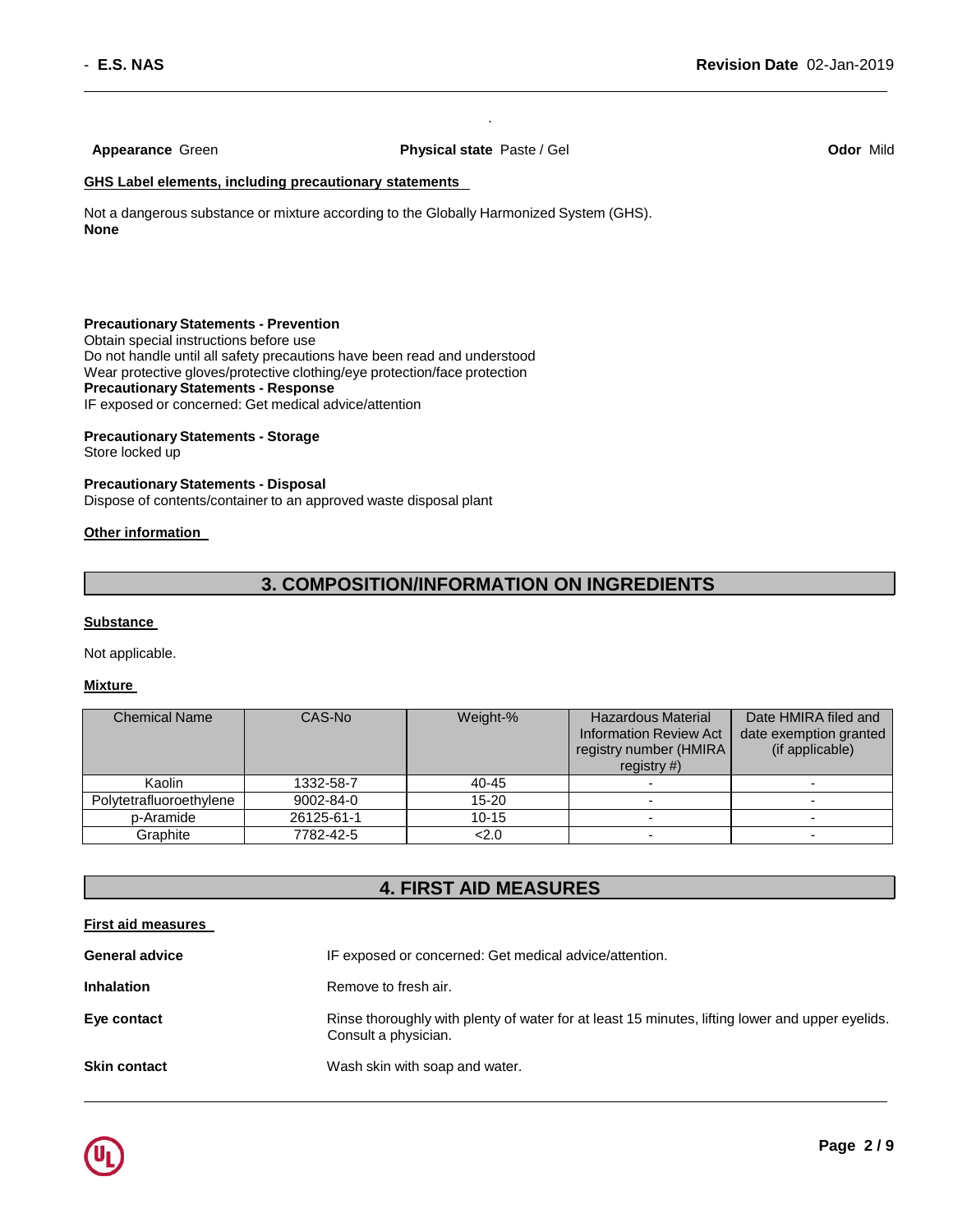| Ingestion                                                                                                        | Clean mouth with water and drink afterwards plenty of water.                                                                                                                                                                                                                                                                                                 |  |  |
|------------------------------------------------------------------------------------------------------------------|--------------------------------------------------------------------------------------------------------------------------------------------------------------------------------------------------------------------------------------------------------------------------------------------------------------------------------------------------------------|--|--|
| Most important symptoms and effects, both acute and delayed                                                      |                                                                                                                                                                                                                                                                                                                                                              |  |  |
| <b>Symptoms</b>                                                                                                  | No information available.                                                                                                                                                                                                                                                                                                                                    |  |  |
|                                                                                                                  | Indication of any immediate medical attention and special treatment needed                                                                                                                                                                                                                                                                                   |  |  |
| Note to physicians                                                                                               | Treat symptomatically.                                                                                                                                                                                                                                                                                                                                       |  |  |
|                                                                                                                  | <b>5. FIRE-FIGHTING MEASURES</b>                                                                                                                                                                                                                                                                                                                             |  |  |
| <b>Suitable Extinguishing Media</b>                                                                              | Use extinguishing measures that are appropriate to local circumstances and the<br>surrounding environment.                                                                                                                                                                                                                                                   |  |  |
| Unsuitable extinguishing media                                                                                   | CAUTION: Use of water spray when fighting fire may be inefficient.                                                                                                                                                                                                                                                                                           |  |  |
| Specific hazards arising from the<br>chemical                                                                    | No information available.                                                                                                                                                                                                                                                                                                                                    |  |  |
| <b>Hazardous Combustion Products</b>                                                                             | Carbon oxides. Thermal decomposition of product above 300 degrees (C), can create<br>Carbonyl fluoride, which combines with air and moisture and hydrolyses to Hydrogen<br>Fluoride and Carbon Dioxide. Other PTFE degradation products include;<br>perfluoroisobutylene, tetrafluoroethylene, hexafluoropropylene, carbon monoxide and<br>trifluoromethane. |  |  |
| <b>Explosion Data</b><br><b>Sensitivity to Mechanical Impact None.</b><br><b>Sensitivity to Static Discharge</b> | None.                                                                                                                                                                                                                                                                                                                                                        |  |  |
| Special protective equipment for<br>fire-fighters                                                                | Firefighters should wear self-contained breathing apparatus and full firefighting turnout<br>gear. Use personal protection equipment.                                                                                                                                                                                                                        |  |  |

## **6. ACCIDENTAL RELEASE MEASURES**

|                                                      | Personal precautions, protective equipment and emergency procedures                       |  |  |
|------------------------------------------------------|-------------------------------------------------------------------------------------------|--|--|
| <b>Personal precautions</b>                          | Use personal protective equipment as required. Avoid contact with skin, eyes or clothing. |  |  |
| <b>Other Information</b>                             | Refer to protective measures listed in Sections 7 and 8.                                  |  |  |
| <b>Environmental precautions</b>                     |                                                                                           |  |  |
| <b>Environmental precautions</b>                     | See Section 12 for additional Ecological Information.                                     |  |  |
| Methods and material for containment and cleaning up |                                                                                           |  |  |
| <b>Methods for containment</b>                       | Prevent further leakage or spillage if safe to do so.                                     |  |  |
| Methods for cleaning up                              | Pick up and transfer to properly labeled containers.                                      |  |  |
| <b>Prevention of secondary hazards</b>               | Clean contaminated objects and areas thoroughly observing environmental regulations.      |  |  |

## **7. HANDLING AND STORAGE**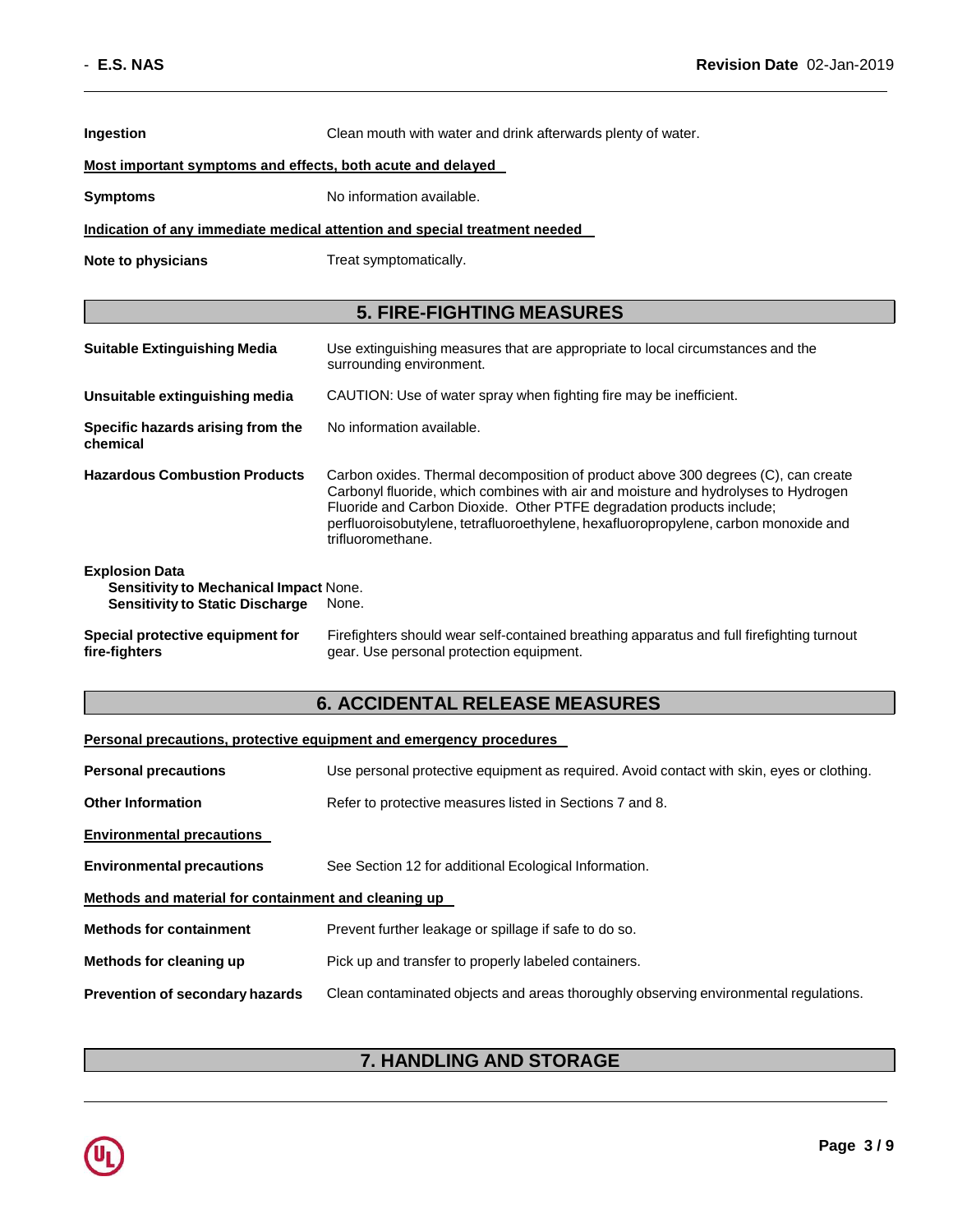#### **Precautions for safe handling**

**Advice on safe handling** Handle in accordance with good industrial hygiene and safety practice. Avoid contact with skin, eyes or clothing.

#### **Conditions for safe storage, including any incompatibilities**

**Storage Conditions** Keep containers tightly closed in a dry, cool and well-ventilated place.

## **8. EXPOSURE CONTROLS/PERSONAL PROTECTION**

#### **Control parameters**

#### **Exposure Limits** .

| <b>Chemical Name</b>    | <b>ACGIHTLV</b>                      |  |                                      | <b>OSHA PEL</b>                                        |  | <b>NIOSH IDLH</b>                        |
|-------------------------|--------------------------------------|--|--------------------------------------|--------------------------------------------------------|--|------------------------------------------|
| Kaolin                  | TWA: 2 mg/m <sup>3</sup> particulate |  | TWA: 15 mg/m <sup>3</sup> total dust |                                                        |  | TWA: 10 $mg/m3$ total dust               |
| 1332-58-7               | matter containing no asbestos        |  |                                      | TWA: 5 mg/m <sup>3</sup> respirable                    |  | TWA: $5 \text{ mg/m}^3$ respirable dust  |
|                         | and <1% crystalline silica,          |  |                                      | fraction                                               |  |                                          |
|                         | respirable fraction                  |  |                                      | (vacated) TWA: 10 mg/m <sup>3</sup> total              |  |                                          |
|                         |                                      |  |                                      | dust                                                   |  |                                          |
|                         |                                      |  |                                      | (vacated) TWA: $5 \text{ mg/m}^3$                      |  |                                          |
|                         |                                      |  |                                      | respirable fraction                                    |  |                                          |
| p-Aramide               | TWA: $10 \text{ mg/m}^3$             |  |                                      | TWA: 15 mg/m <sup>3</sup> total dust                   |  | TWA: 5 mg/m <sup>3</sup> respirable dust |
| 26125-61-1              |                                      |  |                                      | TWA: 5 mg/m <sup>3</sup> respirable<br>fraction        |  | TWA: 10 mg/m <sup>3</sup> total dust     |
|                         |                                      |  |                                      | (vacated) TWA: 15 mg/m <sup>3</sup> total              |  |                                          |
|                         |                                      |  |                                      | dust                                                   |  |                                          |
|                         |                                      |  |                                      | (vacated) TWA: 5 mg/m <sup>3</sup>                     |  |                                          |
|                         |                                      |  |                                      | respirable fraction                                    |  |                                          |
| Graphite                | TWA: 2 mg/m <sup>3</sup> respirable  |  | TWA: 15 mg/m <sup>3</sup> total dust |                                                        |  | IDLH: 1250 mg/m <sup>3</sup>             |
| 7782-42-5               | particulate matter all forms         |  |                                      | synthetic                                              |  | TWA: 2.5 mg/m <sup>3</sup> respirable    |
|                         | except graphite fibers               |  |                                      | TWA: 5 mg/m <sup>3</sup> respirable                    |  | dust                                     |
|                         |                                      |  |                                      | fraction synthetic                                     |  |                                          |
|                         |                                      |  |                                      | (vacated) TWA: 2.5 mg/m <sup>3</sup>                   |  |                                          |
|                         |                                      |  |                                      | respirable dust natural                                |  |                                          |
|                         |                                      |  |                                      | (vacated) TWA: 10 mg/m <sup>3</sup> total              |  |                                          |
|                         |                                      |  |                                      | dust synthetic                                         |  |                                          |
|                         |                                      |  |                                      | (vacated) TWA: 5 mg/m <sup>3</sup>                     |  |                                          |
|                         |                                      |  |                                      | respirable fraction synthetic<br>TWA: 15 mppcf natural |  |                                          |
| <b>Chemical Name</b>    | Alberta                              |  | <b>British Columbia</b>              | Ontario TWAEV                                          |  | Quebec                                   |
| Kaolin                  | TWA: $2 \text{ mg/m}^3$              |  | TWA: $2 \text{ mg/m}^3$              | TWA: $2 \text{ mg/m}^3$                                |  | TWA: $5 \text{ mg/m}^3$                  |
| 1332-58-7               |                                      |  |                                      |                                                        |  |                                          |
| Polytetrafluoroethylene |                                      |  |                                      |                                                        |  | TWA: $2.5 \text{ mg/m}^3$                |
| 9002-84-0               |                                      |  |                                      |                                                        |  |                                          |
| Graphite                | TWA: $2 \text{ mg/m}^3$              |  | TWA: $2 \text{ mg/m}^3$              | TWA: $2 \text{ mg/m}^3$                                |  | TWA: $2 \text{ mg/m}^3$                  |
| 7782-42-5               |                                      |  |                                      |                                                        |  |                                          |

**Other Exposure Guidelines** Vacated limits revoked by the Court of Appeals decision in AFL-CIO v. OSHA, 965 F.2d 962 (11th Cir., 1992).

**Appropriate engineering controls** 

**Engineering controls** Showers

Eyewash stations

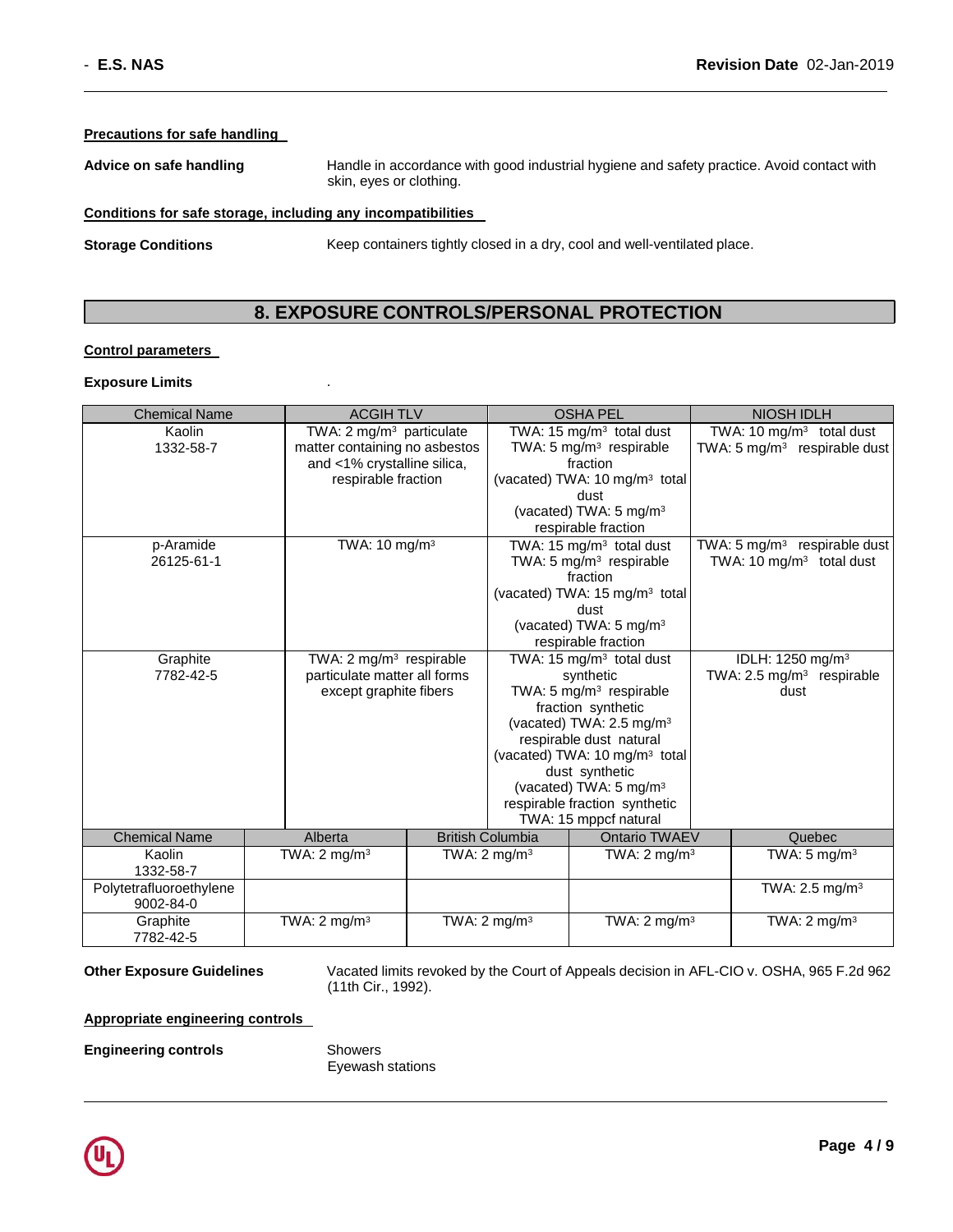Ventilation systems.

#### **Individual protection measures, such as personal protective equipment**

| <b>Eye/face protection</b>            | No special protective equipment required.                                                                                                                                                             |  |
|---------------------------------------|-------------------------------------------------------------------------------------------------------------------------------------------------------------------------------------------------------|--|
| <b>Hand protection</b>                | Wear suitable gloves.                                                                                                                                                                                 |  |
| Skin and body protection              | Wear suitable protective clothing.                                                                                                                                                                    |  |
| <b>Respiratory protection</b>         | No protective equipment is needed under normal use conditions. If exposure limits are<br>exceeded or irritation is experienced, ventilation and evacuation may be required.                           |  |
| <b>General hygiene considerations</b> | Do not eat, drink or smoke when using this product. Wash hands before breaks and<br>immediately after handling the product. Handle in accordance with good industrial hygiene<br>and safety practice. |  |

### **9. PHYSICAL AND CHEMICAL PROPERTIES**

#### **Physical and Chemical Properties**

**Physical state** Paste / Gel Appearance **Green Odor** Mild **Color** No information available **Odor Threshold** Not applicable

**pH** 5.5 to 6.0 **None known**<br> **PH** 5.5 to 6.0 **None known**<br>
No data available **None known Melting / freezing point and the Cone of Alexandria** None known<br> **Boiling point / boiling range No data available None known None known Boiling point / boiling range<br>Flash Point Evaporation Rate No data available None known Flammability (solid, gas)** No data available None known **Flammability Limit in Air** None known **Upper flammability limit** No data available **Lower flammability limit** No data available **Vapor pressure 19 COVER 19 COVER 10 NO data available 19 COVER 19 None known Vapor density** No data available None known **Relative density**<br> **Water Solubility**<br>
Virtually insoluble<br>
Unit ally insoluble **Water Solubility** Virtually insoluble **Partition coefficient: n-octanol/water Autoignition temperature No data available None known Decomposition temperature No data available None known**<br> **Kinematic viscosity No data available None known**<br>
None known **Kinematic viscosity** No data available<br> **Dynamic viscosity** No data available **Dynamic viscosity**<br> **Explosive properties**<br>
No information available **Explosive properties**<br> **Oxidizing properties**<br>
No information available **Oxidizing properties** 

**Other Information Softening Point No information available Molecular Weight**  No information available **VOC Content (%)** No information available **Liquid Density No information available Bulk Density**<br> **Particle Size**<br> **Particle Size**<br> **No information available Particle Size**<br> **Particle Size Distribution**<br>
No information available

**FIRM**  $\geq 340^{\circ}$ FIRM **Point** 240°F

No data available **None known**<br>Not Established

**Particle Size Distribution** No information available

#### **Property Values Values Remarks Method**

None known

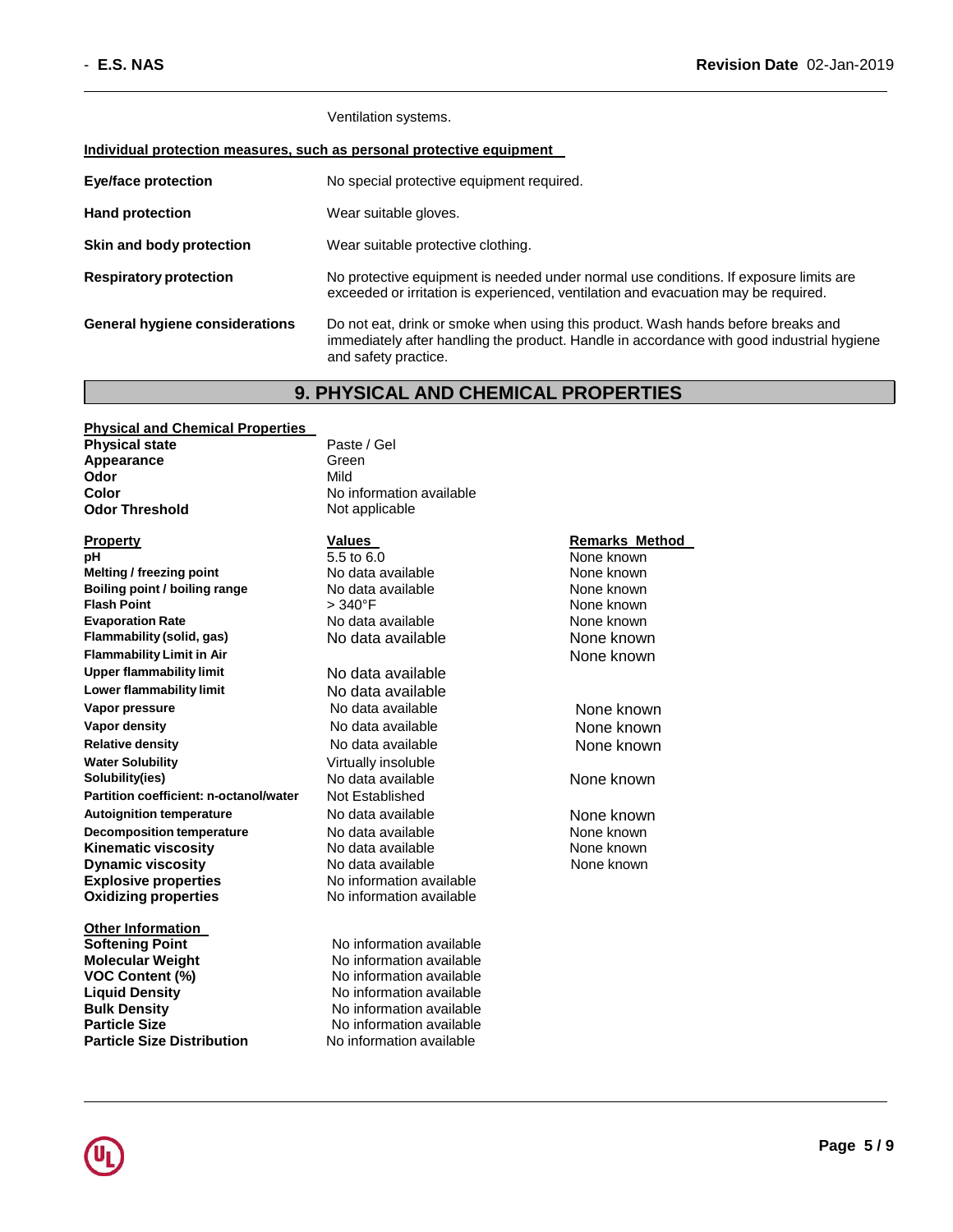| <b>10. STABILITY AND REACTIVITY</b>                                                                                                                                                                                                                                                                                                                                                           |                                           |  |
|-----------------------------------------------------------------------------------------------------------------------------------------------------------------------------------------------------------------------------------------------------------------------------------------------------------------------------------------------------------------------------------------------|-------------------------------------------|--|
| <b>Reactivity</b>                                                                                                                                                                                                                                                                                                                                                                             | No information available. Chemical        |  |
| stability                                                                                                                                                                                                                                                                                                                                                                                     | Stable under normal conditions.           |  |
| <b>Possibility of Hazardous Reactions</b> None under normal processing.                                                                                                                                                                                                                                                                                                                       |                                           |  |
| <b>Hazardous Polymerization</b>                                                                                                                                                                                                                                                                                                                                                               | Hazardous polymerization does not occur.  |  |
| <b>Conditions to avoid</b>                                                                                                                                                                                                                                                                                                                                                                    | None known based on information supplied. |  |
| Incompatible materials                                                                                                                                                                                                                                                                                                                                                                        | None known based on information supplied. |  |
| Hazardous Decomposition Products Carbon oxides. Thermal decomposition of product above 300 degrees (C), can create<br>Carbonyl fluoride, which combines with air and moisture and hydrolyses to Hydrogen<br>Fluoride and Carbon Dioxide. Other PTFE degradation products include;<br>perfluoroisobutylene, tetrafluoroethylene, hexafluoropropylene, carbon monoxide and<br>trifluoromethane. |                                           |  |

## **11. TOXICOLOGICAL INFORMATION**

#### **Information on likely routes of exposure**

## **Product Information**

| <b>Inhalation</b>   | Specific test data for the substance or mixture is not available. |
|---------------------|-------------------------------------------------------------------|
| Eye contact         | Specific test data for the substance or mixture is not available. |
| <b>Skin contact</b> | Specific test data for the substance or mixture is not available. |
| Ingestion           | Specific test data for the substance or mixture is not available. |

#### **Information on toxicological effects**

**Symptoms** No information available.

#### **Numerical measures of toxicity**

**Acute Toxicity**

#### **Unknown acute toxicity** No information available **Component Information**

| ___                     |                     |                      |                                       |
|-------------------------|---------------------|----------------------|---------------------------------------|
| <b>Chemical Name</b>    | LD50 Oral           | LD50 Dermal          | Inhalation LC50                       |
| Kaolin                  | Rat<br>> 5000 mg/kg | > 5000 mg/kg ( Rat ) |                                       |
| Polytetrafluoroethylene |                     |                      | $= 45$ mg/m <sup>3</sup> (Rat) 30 min |
| p-Aramide               | >7500 mg/kg (rat)   |                      |                                       |

### **Delayed and immediate effects as well as chronic effects from short and long-term exposure**

| <b>Skin corrosion/irritation</b>  | No information available. |
|-----------------------------------|---------------------------|
| Serious eye damage/eye irritation | No information available. |
| Respiratory or skin sensitization | No information available. |

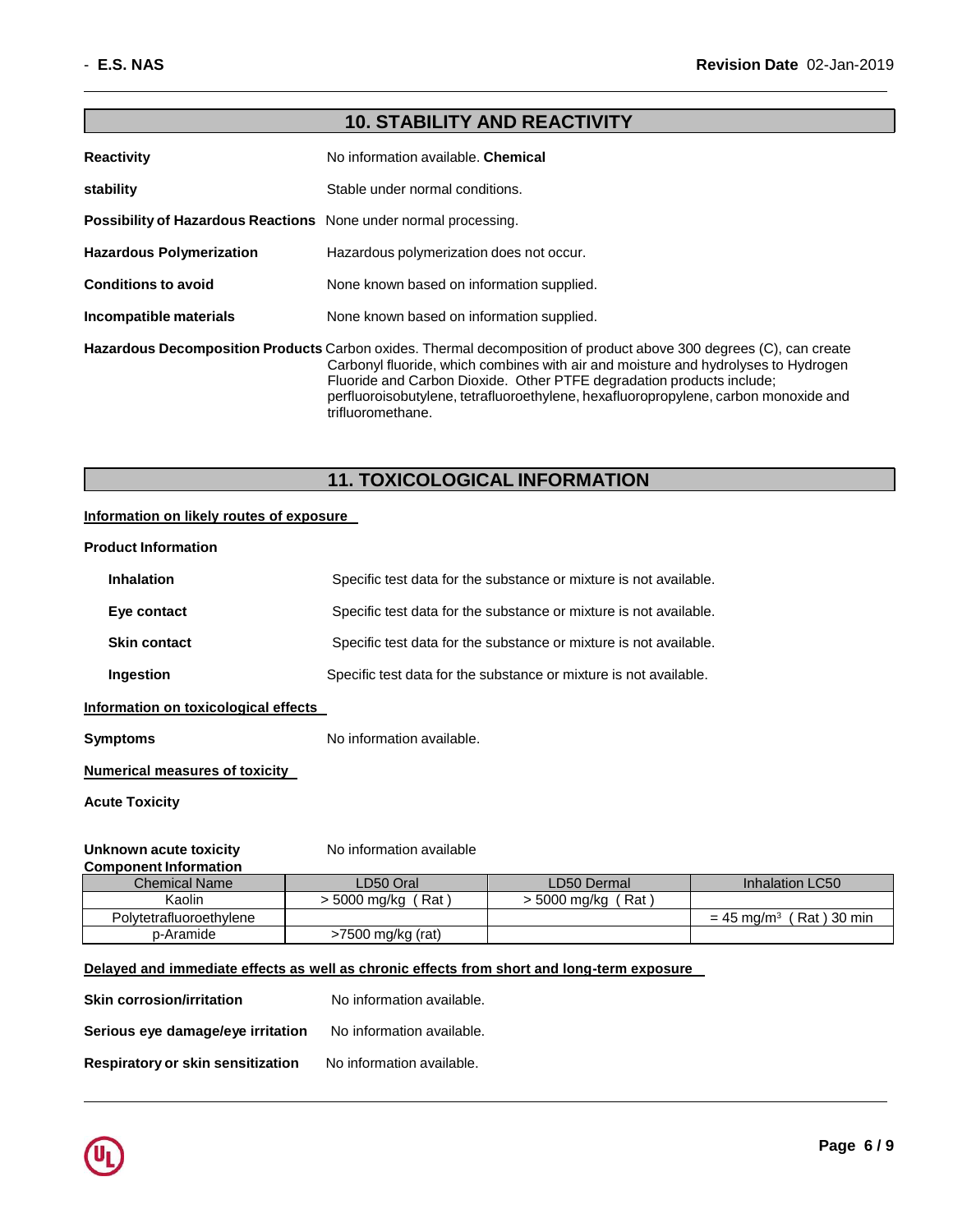| Germ cell mutagenicity          | No information available.                               |
|---------------------------------|---------------------------------------------------------|
| Carcinogenicity<br>Legend       | Classification based on data available for ingredients. |
| <b>Reproductive toxicity</b>    | No information available.                               |
| <b>STOT - single exposure</b>   | No information available.                               |
| <b>STOT - repeated exposure</b> | No information available.                               |
| <b>Aspiration hazard</b>        | No information available.                               |

## **12. ECOLOGICAL INFORMATION**

| <b>13. DISPOSAL CONSIDERATIONS</b>   |                                                                           |  |  |
|--------------------------------------|---------------------------------------------------------------------------|--|--|
| Other adverse effects                | No information available.                                                 |  |  |
| <b>Mobility</b>                      | No information available.                                                 |  |  |
| <b>Bioaccumulation</b>               | There is no data for this product.                                        |  |  |
| <b>Persistence and Degradability</b> | No information available.                                                 |  |  |
| <b>Ecotoxicity</b>                   | The environmental impact of this product has not been fully investigated. |  |  |

| Waste treatment methods                |                                                                                                                    |  |  |  |
|----------------------------------------|--------------------------------------------------------------------------------------------------------------------|--|--|--|
| Waste from residues/unused<br>products | Dispose of in accordance with local regulations. Dispose of waste in accordance with<br>environmental legislation. |  |  |  |
| Contaminated packaging                 | Do not reuse empty containers.                                                                                     |  |  |  |

## **14. TRANSPORT INFORMATION**

| <b>Proper Shipping Name</b><br><b>Hazard Class</b> | NOT REGULATED<br>NON-REGULATED<br>N/A |
|----------------------------------------------------|---------------------------------------|
| <b>TDG</b>                                         | Not regulated                         |
| <b>MEX</b>                                         | NOT REGULATED                         |
| ICAO                                               | <b>NOT REGULATED</b>                  |
| IATA<br><b>Proper Shipping Name</b>                | Not regulated<br><b>NON REGULATED</b> |
| IMDG                                               | Not regulated                         |
|                                                    |                                       |

L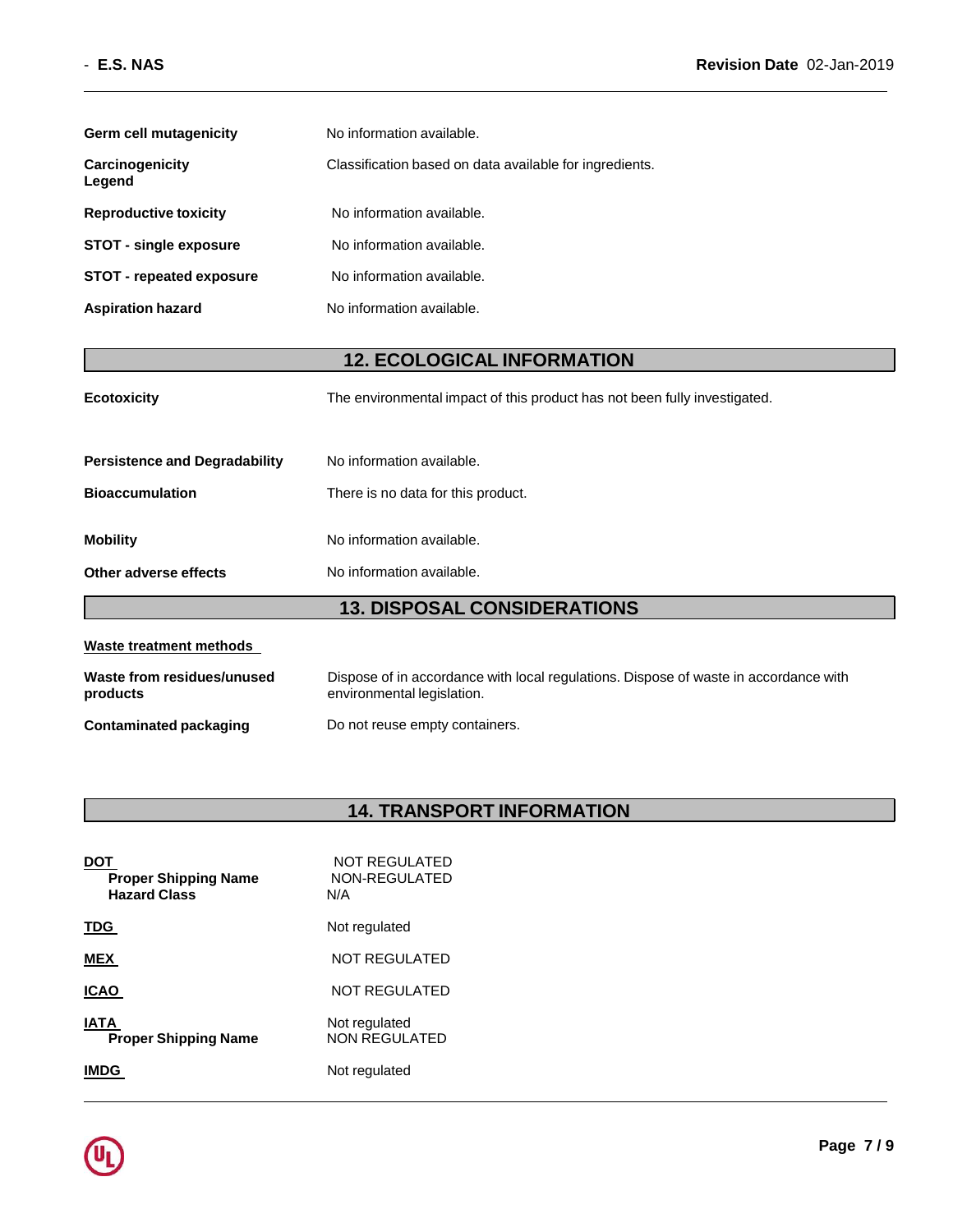| <u>RID</u> | NOT REGULATED |
|------------|---------------|
| <b>ADR</b> | NOT REGULATED |
| <b>ADN</b> | NOT REGULATED |

## **15. REGULATORY INFORMATION**

#### **Safety, health and environmental regulations/legislation specific for the substance or mixture**

#### **International Regulations**

**Ozone-depleting substances (ODS)** Not applicable

**Persistent Organic Pollutants** Not applicable

**Export Notification requirements** Not applicable

| <b>International Inventories</b> |                                                   |
|----------------------------------|---------------------------------------------------|
| <b>TSCA</b>                      | Complies.                                         |
| <b>DSL/NDSL</b>                  | Contact supplier for inventory compliance status. |
| <b>EINECS/ELINCS</b>             | Contact supplier for inventory compliance status. |
| <b>ENCS</b>                      | Contact supplier for inventory compliance status. |
| <b>KECL</b>                      | Contact supplier for inventory compliance status. |
| <b>PICCS</b>                     | Contact supplier for inventory compliance status. |
| <b>AICS</b>                      | Contact supplier for inventory compliance status. |

**Legend** 

**TSCA** - United States Toxic Substances Control Act Section 8(b) Inventory **DSL/NDSL** - Canadian Domestic Substances List/Non-Domestic Substances List **EINECS/ELINCS** - European Inventory of Existing Chemical Substances/European List of Notified Chemical Substances **ENCS** - Japan Existing and New Chemical Substances **KECL** - Korean Existing and Evaluated Chemical Substances **PICCS** - Philippines Inventory of Chemicals and Chemical Substances

**AICS** - Australian Inventory of Chemical Substances

#### **US Federal Regulations**

#### **SARA 313**

Section 313 of Title III of the Superfund Amendments and Reauthorization Act of 1986 (SARA). This product does not contain any chemicals which are subject to the reporting requirements of the Act and Title 40 of the Code of Federal Regulations, Part 372

| <b>Acute Health Hazard</b>        | No. |
|-----------------------------------|-----|
| <b>Chronic Health Hazard</b>      | No. |
| <b>Fire Hazard</b>                | No. |
| Sudden release of pressure hazard | No. |
| <b>Reactive Hazard</b>            | N٥  |

#### **CWA (Clean Water Act)**

This product does not contain any substances regulated as pollutants pursuant to the Clean Water Act (40 CFR 122.21 and 40 CFR 122.42)

#### **CERCLA**

This material, as supplied, does not contain any substances regulated as hazardous substances under the Comprehensive Environmental Response Compensation and Liability Act (CERCLA) (40 CFR 302) or the Superfund Amendments and Reauthorization Act (SARA) (40 CFR 355). There may be specific reporting requirements at the local, regional, or state level